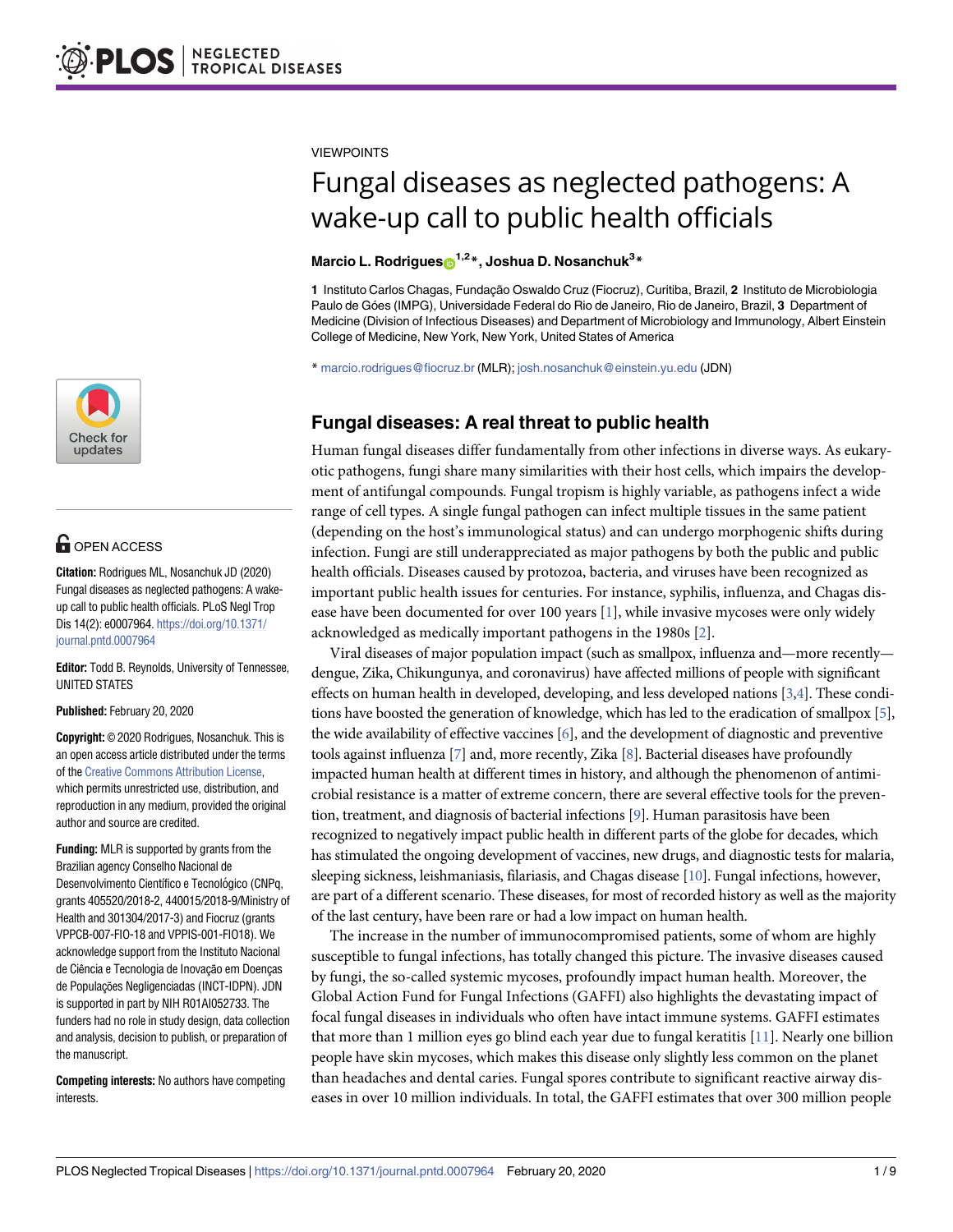<span id="page-1-0"></span>of all ages suffer from a serious fungal infection each year globally [[11](#page-7-0)]. Notably, over 1.5 million of these individuals are estimated to die from their fungal disease [[12](#page-7-0)].

Individual fungal diseases have profound impacts on human health. Around 220,000 new cases of cryptococcal meningitis occur worldwide each year, resulting in 181,000 deaths concentrated in sub-Saharan Africa [\[13\]](#page-7-0). More than 400,000 people develop *Pneumocystis* pneumonia annually and die without access to therapy [\[11\]](#page-7-0). In Latin America, histoplasmosis is one of the most common opportunistic infections among people living with HIV/AIDS, and approximately 30% of patients diagnosed with histoplasmosis in that region die from this disease [\[12\]](#page-7-0). Morbidity rates linked to fungal infections also represent an important health issue. For example, diseases such as chromoblastomycosis and eumycetoma lead to destructive deformations and debilitating conditions of the subcutaneous tissues, skin, and underlying bones, which result in social exclusion [\[14\]](#page-7-0).

## **AIDS and opportunistic fungal diseases: Problem solved or current threat?**

Along with patients on anticancer therapies and other immunosuppressive medications, individuals with advanced HIV have dramatically contributed to the excess numbers of deaths due to fungal diseases. The implementation of new therapeutic strategies has had an unquestionably positive impact on the health of individuals with HIV and, as a result, AIDS-related deaths have fallen by more than 50% since their peak in 2004. The global number of people living with HIV ranged from 32.7 million to 44 million in 2018. In this group, up to 23.3 million people had access to antiretroviral therapy. In 2017, about 1.7 million new HIV infections were reported, and about 770,000 people died from this condition. It is noteworthy that up to 75 million people have been infected with HIV since the start of the pandemic, resulting in approximately 32 million AIDS-related deaths [\[15\]](#page-7-0). Hence, there remain large numbers of individuals who are not in care or whose immune systems are compromised by HIV. These compromised HIV-infected individuals, particularly those with CD4+ cell counts less than 200/mm<sup>3</sup>, are at high risk for invasive fungal diseases. Thus, the spread or control of AIDS is directly linked to the impact of invasive mycoses on public health.

Tuberculosis remains the leading cause of death among people living with HIV, accounting for about 1 in 3 AIDS-related deaths [[15](#page-7-0)]. By the end of 2016, 1.2 million people living with HIV developed tuberculosis. However, it is important to reinforce that invasive mycoses have a similarly close relationship to AIDS. According to the Centers for Disease Control and Prevention (CDC), fungi are among the leading causes of opportunistic infections affecting patients with HIV/AIDS [[16](#page-7-0)]. Even with the increasing availability of anti-HIV treatment in less developed countries, fungal infections, particularly cryptococcosis and histoplasmosis [\[12,13\]](#page-7-0), are still a major problem for people living with HIV/AIDS. For example, meningitis caused by the genus *Cryptococcus* is (after tuberculosis) the second leading cause of death in people living with HIV [[13](#page-7-0)]. Importantly, cryptococcal meningitis is a brain infection that, if left untreated, results in an agonizing death for people living with HIV [[17](#page-7-0)].

#### **Systemic mycoses are neglected diseases**

Despite their alarming impact on human health, fungal diseases have been continually neglected over the years. According to Molyneux [[18](#page-7-0)], neglected tropical diseases have particular characteristics. Firstly, they afflict the poorest people without access to safe drinking water, sanitation, and basic health services. Secondly, they are usually chronic and slowly developing, becoming progressively worse if left undiagnosed and untreated. The damage these diseases cause can be irreversible. Finally, neglected tropical diseases can cause severe pain and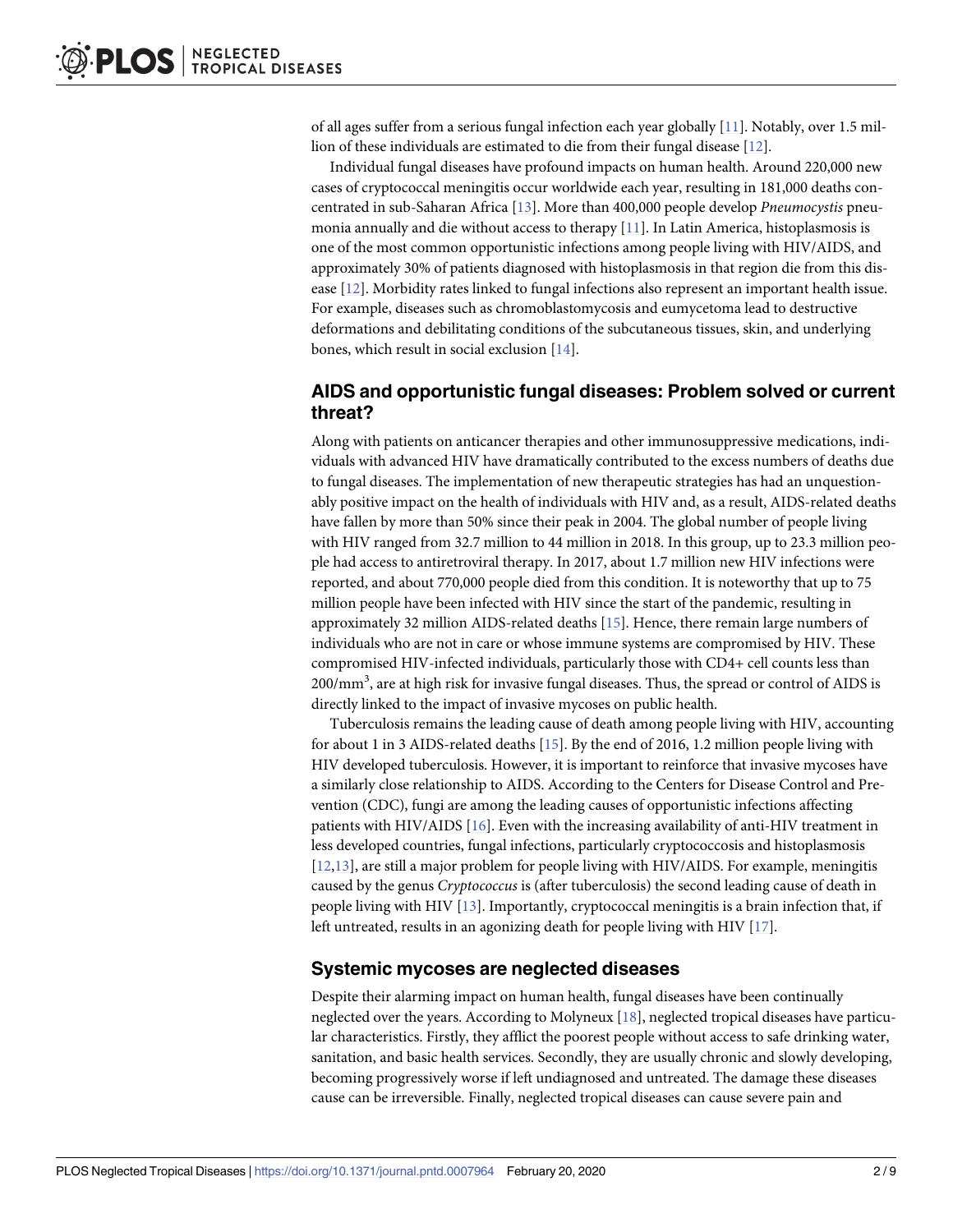<span id="page-2-0"></span>disability throughout life, with long-term consequences for patients and families of the affected person. People with neglected tropical diseases are often stigmatized and socially excluded, which can affect their mental health. High-income groups are rarely affected.

The number of diseases that meet the above criteria is regrettably higher than would be expected for the second decade of the current millennium. This number, however, is underestimated, as several important syndromes fit these criteria but are not formally recognized as such, including systemic mycoses. Indeed, most high-mortality mycoses remain ignored by public health authorities and decision-makers. The financial support for fungal disease research is incredibly lower than the funding available for other infectious diseases that cause similar mortality [\[19,20\]](#page-7-0). For instance, for each human individual dying from malaria, US \$1,315 are invested in research and development. Investment per death corresponds to US \$334 for tuberculosis, US\$276 for diarrheal diseases, and only US\$31 for cryptococcal meningitis [\[19\]](#page-7-0). Still, there is no clear recognition of the importance of fungal diseases by international health agencies. For example, the World Health Organization (WHO) has recently included mycetoma, chromoblastomycosis, and "other deep mycoses" in the list of neglected tropical diseases [\[21\]](#page-7-0), but specific information on WHO plans to combat fungal diseases is not yet available. Research on histoplasmosis, paracoccidioidomycosis, and sporotrichosis receives negligible funding [\[19\]](#page-7-0). Although these diseases are associated with high rates of mortality or the generation of conditions that hinder the performance of professional functions and social integration [[14](#page-7-0)], none of them has been formally recognized as neglected diseases by WHO.

According to Morel [[22](#page-7-0)], neglected diseases persist due to failures in science, market, and public health. Science failures occur when there is insufficient knowledge on the pathophysiology of infectious agents and the host response. Market failures are usually observed in diseases against which medicines or vaccines exist but at a prohibitive cost. Finally, public health failures occur in syndromes against which low cost or even free prophylactic tools and medicines are available but their use is limited by poor logistics and lack of governmental support.

Fungal diseases are clearly affected by the 3 types of failures described above. In this field, there has been a significant failure in science compared to diseases of medical importance recognized for decades or centuries, as previously mentioned. Of course, significant gaps in knowledge generation rates exist. Fungal infections consist of pathogenic processes triggered by eukaryotic microorganisms, which hinders the development of drugs that are toxic to the pathogen without affecting host tissues.

The fact that there are no licensed antifungal vaccines underscores another clear failure in science. Similarly, reliable diagnostic methods are available for a very limited number of mycoses [\[23\]](#page-7-0), and therapeutic options are restricted to a few classes of drugs that too frequently are associated to both intrinsic and acquired resistance [\[24\]](#page-7-0), toxic, and expensive [\[25\]](#page-7-0). In fact, innovative tools to combat invasive mycoses are rare and of slow development. For illustration, the most recently developed antifungals (echinocandins) were approved for clinical use in 2002 [[26](#page-7-0)], reinforcing a major science failure in the area. It is noteworthy that this class of drugs is ineffective against various high-mortality mycoses [[25](#page-7-0)].

Market failures have a profound impact on the control of fungal diseases. The deadliest fungal infections affect neglected populations, which results in a reduced market for drug commercialization and lack of interest from the pharmaceutical sector in the development of medicines, vaccines, and diagnostic tests for human mycoses. The main drug historically used for the treatment of severe disseminated mycoses is amphotericin B (AmB), whose discovery dates to 1955 [\[27\]](#page-7-0), and it remains the standard first-line medication for certain fungal infections, such as cryptococcal meningitis. AmB formulations used for invasive fungal infections vary greatly in efficacy, safety, and cost. Conventional formulations are usually affordable but include significant side effects. The most effective and least toxic formulation is liposomal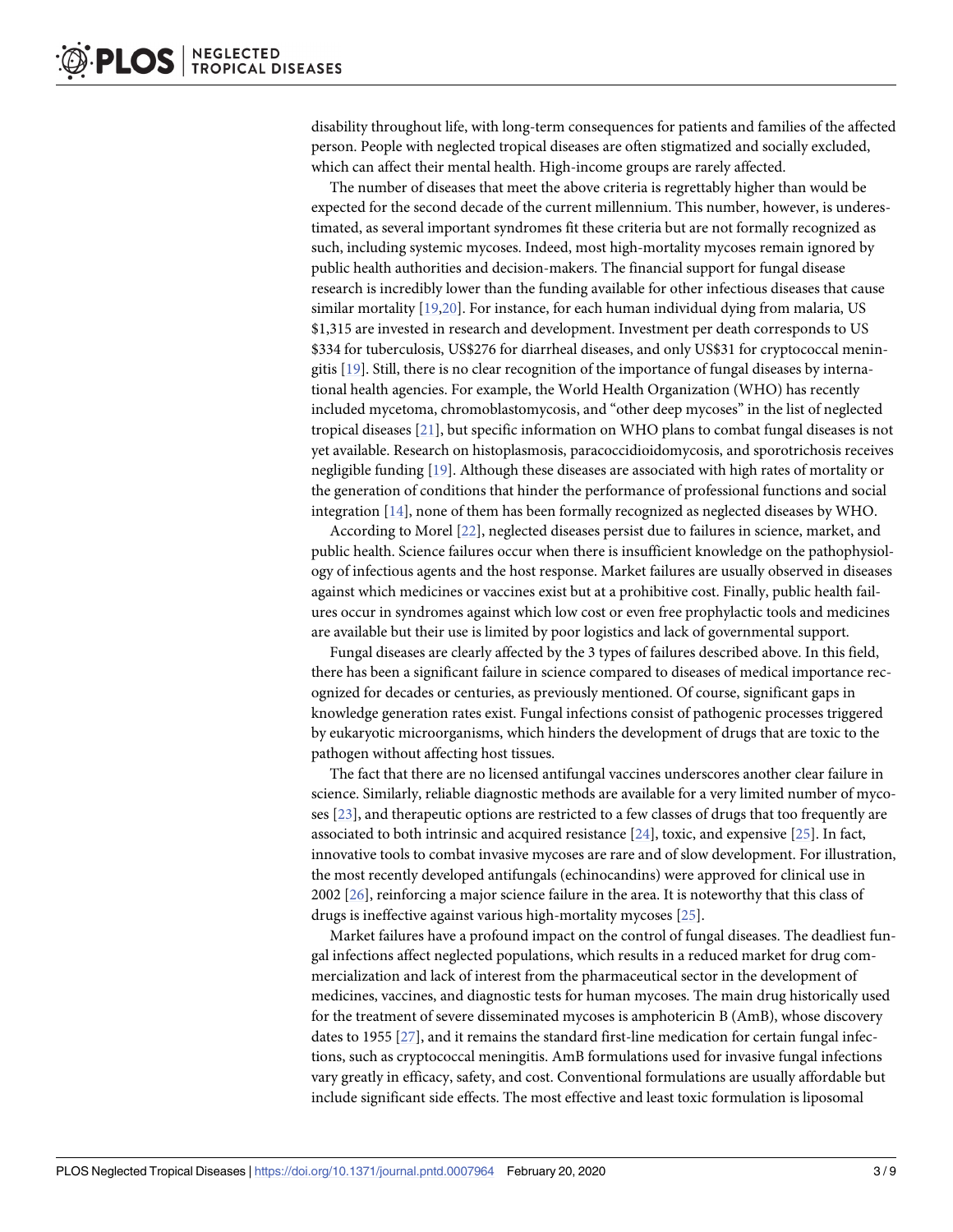<span id="page-3-0"></span>AmB, which can generate costs of up to US\$100,000 per patient in different parts of the globe, including developing countries [\[28\]](#page-7-0).

Liposomal AmB is highly effective when used in combination with other drugs. This pharmaceutical preparation was recommended by WHO as the preferred treatment for cryptococcal meningitis [[29](#page-7-0)]. However, the high prices and unavailability of liposomal AmB in several countries have created major barriers to access to the most recommended treatment—as recognized by WHO itself—in developing countries. Liposomal AmB is registered and available for use (at high cost) in only 6 of 116 developing countries where fungal meningitis is a public health problem [\[11\]](#page-7-0). Prices are impeditive in many countries, revealing an unquestionable market failure.

Public health failures also impact fungal diseases negatively. According to GAFFI [\[11\]](#page-7-0), several major antifungals are not available or registered in various regions where fungal diseases are most lethal. 5-Fluorocytosine, a low-cost antimetabolite that is beneficial to a number of patients with systemic mycoses when used in combination with other antifungal drugs, is not available and/or registered in many countries, including those highly affected by systemic mycoses [\[11\]](#page-7-0). Given the intrinsic difficulties and high costs of drug development and the evident market and public health failures in this field, it is more realistic and impactful to make rational use of the diagnostic and antifungal tests already available to minimize the number of deaths caused by fungal diseases. In a recent study, Denning [\[30\]](#page-8-0) proposed actions to reduce deaths from fungal diseases on the basis of currently available diagnostic tests and generic antifungals. Assuming that diagnostic tests would be properly applied and that antifungal therapy would be administered promptly and following current international guidelines, it was estimated that by 2020 annual deaths from cryptococcal meningitis could fall from 180,000 to 70,000. Deaths due to *Pneumocystis* pneumonia would fall from 400,000 annually to 162,500. The 80,000 annual deaths attributable to disseminated histoplasmosis could be reduced by 60%. Annual deaths due to chronic pulmonary aspergillosis (56,288) could fall by 33,500. These actions would thus result in a total of 1 million lives saved over 5 years. Of course, the effective implementation of AIDS control and prevention campaigns in areas lacking such programs would also positively impact the reduction in deaths caused by fungal infections. Such actions have the potential to minimize a clear public health failure on the basis of the use of existing tools for diagnosing and treating invasive mycoses.

#### **Present and future problems: The unknown**

The epidemiology of fungal diseases is dynamic, and changes are difficult to predict. In 2012, the CDC reported an outbreak of fungal infections of the central nervous system that occurred among patients who received epidural or paraspinal injections of methylprednisolone. The majority of affected patients had meningitis caused by an extremely rare cause of fungal disease, namely *Exserohilum rostratum* [[31](#page-8-0)]. This fungus is an example of an unexpected, emergent fungal disease, and it reinforced the perception of the pathogenic potential inherent in the fungal kingdom. The *E*. *rostratum* outbreak killed over 60 people out of 750 infected patients [\[32\]](#page-8-0).

There is also a growing perception that climate change directly impacts the ability of fungi to cause damage to the human host. Recently, the multiresistant pathogen *Candida auris* has emerged as a serious global threat to human health, causing infections resistant to all major classes of antifungal drugs in immunocompromised patients [[33](#page-8-0)]. *C*. *auris* differs from most other *Candida* species in several aspects. As recently reviewed by Lockhart, *C*. *auris* colonizes the skin rather than the gastrointestinal tract and is extremely resilient in the environment [\[34\]](#page-8-0). This resiliency has led to the fungus being associated with healthcare outbreaks, which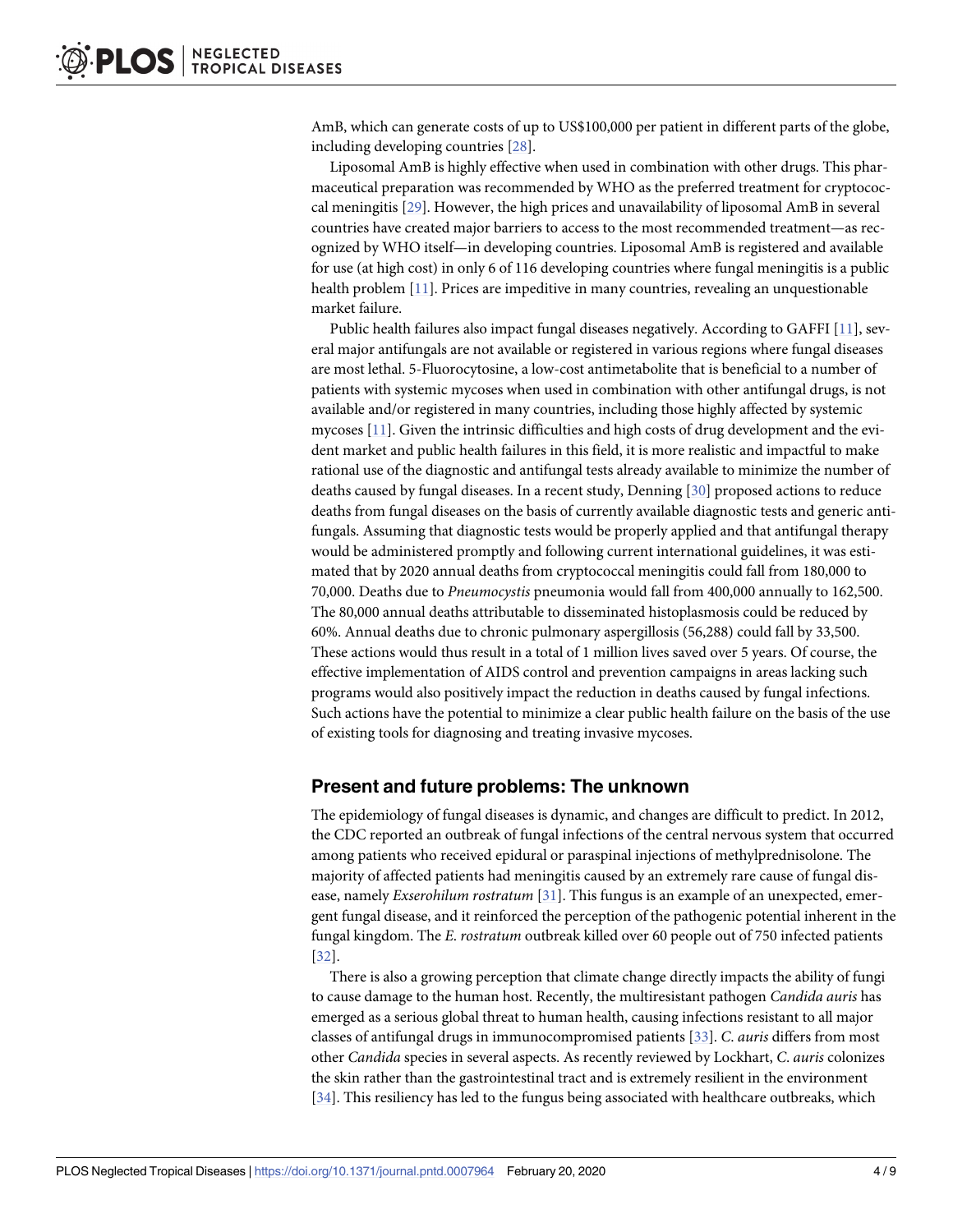<span id="page-4-0"></span>have been exceedingly difficult to control due to the remarkable difficulty in eradicating the fungus from both patients and the environment [\[33\]](#page-8-0). Also of great concern, antimicrobial resistance in *C*. *auris* is more common than susceptibility to antifungals [\[34\]](#page-8-0). The spread of *C*. *auris* disease is linked to clonal isolates recovered from India, Venezuela, and South Africa between 2012 and 2015. Widespread use of antifungal drugs has been suggested as a determining factor for the emergence of *C*. *auris* [[35](#page-8-0)]. Another hypothesis for the emergence of *C*. *auris* suggests that the fungus has recently acquired the virulence characteristics required to cause damage to human hosts. Although these explanations cannot be ruled out, it is unlikely that these changes occurred simultaneously on 3 continents. In this sense, it has recently been proposed that isolates of *C*. *auris* adapted to the human body temperature through selection from high-temperature regions [[35](#page-8-0)]. Thus, this would be the first example of a novel human fungal pathogen that emerged as a result of global warming, which would explain several of its pathogenic characteristics. This observation demonstrates an important link between climate change and infectious diseases. Importantly, new threats to human health might still occur through climate adaptation mechanisms of zoonotic fungi, as proposed for *C*. *auris*.

Diseases that are known for decades still raise concerns. The city of Rio de Janeiro, Brazil, currently faces the largest sporotrichosis epidemic in history from a species, *Sporothrix brasiliensis*, that emerged locally [[36](#page-8-0)]. Paracoccidioidomycosis is still one of the most important systemic mycoses in Latin America and the leading cause of mycosis mortality in immunocompetent individuals in Brazil [\[37\]](#page-8-0). Globally, the latest estimates suggest an annual occurrence of approximately 3 million cases of chronic pulmonary aspergillosis, over 200,000 cases of cryptococcal meningitis, 700,000 cases of invasive candidiasis, 500,000 cases of *Pneumocystis jirovecii* pneumonia, 250,000 cases of invasive aspergillosis, 100,000 cases of histoplasmosis, over 10 million cases of fungal asthma, and 1 million cases of fungal keratitis [\[12\]](#page-7-0).

# **The need for improved diagnosis of fungal infections**

Early diagnosis of mycoses is decisive to efficient therapy. Common methods for the laboratory diagnosis of fungal infections include direct microscopic examination of human or animal samples, histopathology, microbial culture, antigen detection, serology, and, in a few cases, molecular tests [\[38\]](#page-8-0). These tests are relatively efficient at identifying well-known pathogens as causative agents of human and animal syndromes. Difficulties are nevertheless present as fungi typically reproduce slowly, and culture methods may take as long as a month to identify common species such as *Histoplasma* sp. Moreover, susceptibility testing to guide clinicians is also problematic, and breakpoints are not available for several important human pathogenic fungi, including *C*. *auris* [\[39\]](#page-8-0). Moreover, as reviewed by Wickes and Wiederhold [[23](#page-7-0)], detection of less frequently encountered fungi is considerably more complex because routine clinical laboratories may lack the expertise and appropriate equipment to identify pathogenic agents. In fact, a recent survey involving 129 major laboratory centers in 24 countries of Latin America and the Caribbean revealed that only 9% of these centers appear to potentially meet the minimum European Confederation of Medical Mycology standards for fungal laboratory diagnostics [\[40\]](#page-8-0). Furthermore, in the national laboratories of developing countries, there is an enormous demand for the diagnostics of other infectious (quite often epidemic) diseases, and the lack of trained personnel is an additional limitation.

The impact of this condition on human health is clear. For example, *Exserohilum* diseases before the 2012 United States outbreak manifested as rare systemic, cutaneous, corneal, and subcutaneous infections [[41](#page-8-0)]. As the causative agent of the meningitis outbreak, *E*. *rostratum* was identified 1 month after the first meningitis case was reported, when the CDC announced that *E*. *rostratum* was recovered from unopened vials of steroid injections [[42](#page-8-0)]. Similar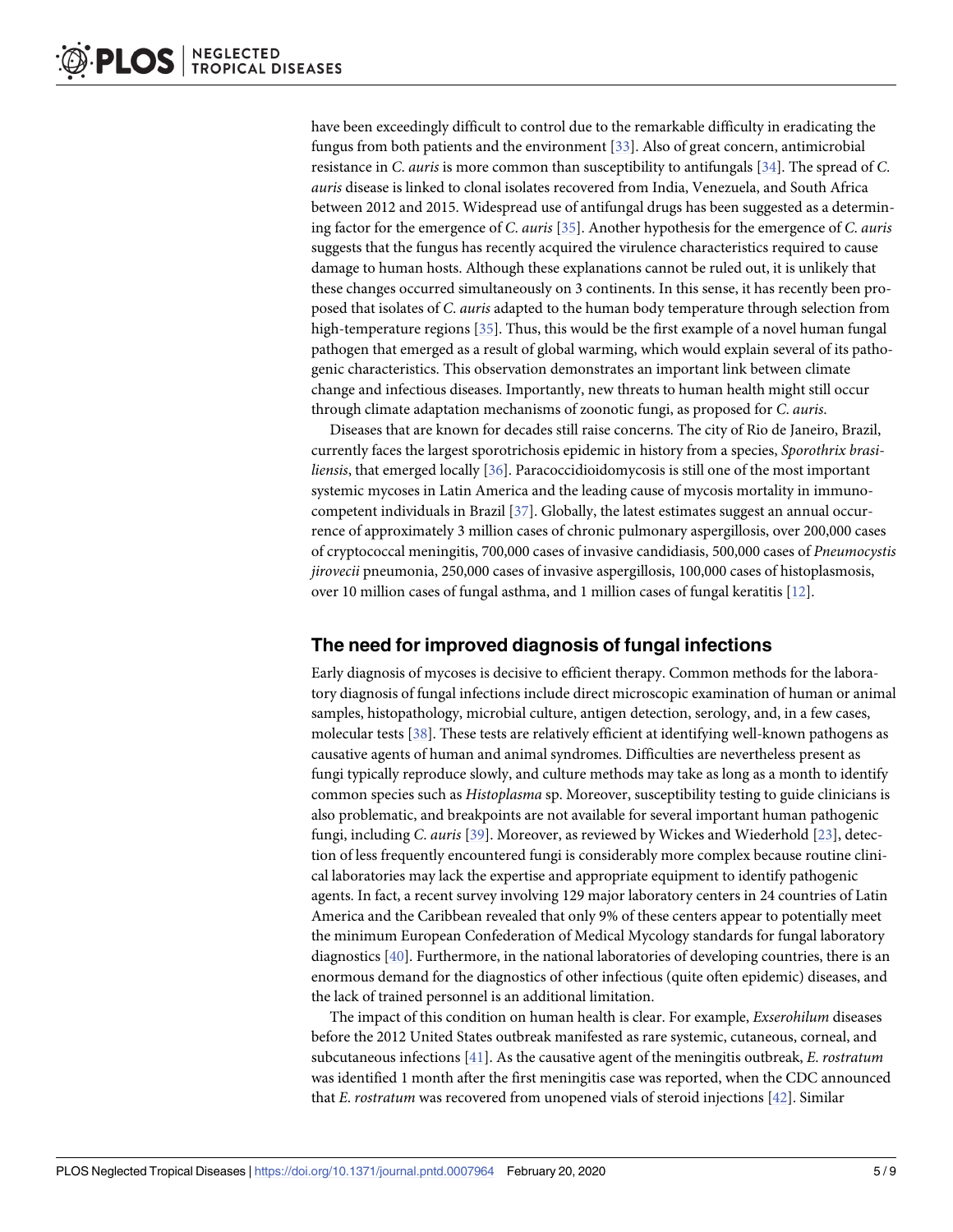<span id="page-5-0"></span>problems occurred with necrotizing mucormycosis, a devastating complication of wounds caused by *Apophysomyces* sp., *Saksenaea* sp., and *Lichtheimia* [\[43\]](#page-8-0). Late laboratory diagnosis of cases of necrotizing mucormycosis caused by *Apophysomyces trapeziformis* resulted in 5 deaths in Missouri in 2011 [\[44\]](#page-8-0). Addressing the epidemic of *C*. *auris* has also been impeded by inherent deficiencies with classical laboratory methods utilized by many clinical laboratories as well as public health institutions [\[39\]](#page-8-0). These cases reinforce the notion that tests rapidly identifying infecting fungi have the potential to impact the course of fungal diseases beneficially.

## **Funding for research and innovation in fungal diseases**

Funding for research on fungal diseases is unquestionably small compared to funding available for other infectious diseases that cause similar mortality [[19,20\]](#page-7-0). As an illustration, funding for research on cryptococcal meningitis, the fifth deadliest infectious disease, receives 4.3-fold less funding than the disease caused by the bacterial pathogen *Neisseria meningititis* [\[19\]](#page-7-0). Of concern, reports submitted between 2008 and 2017 on funding for neglected diseases show that cryptococcal meningitis was the only measurably funded fungal disease, accounting for 0.5% of the total invested [[45](#page-8-0)]. Tuberculosis, for comparison, had a 34-fold higher investment. Other fungal diseases were not even included in these reports. Specifically, neglected mycoses of unquestionable clinical importance—such as paracoccidioidomycosis, mycetoma, sporotrichosis, and chromoblastomycosis—have not even been mentioned in the report, suggesting that these research areas have received negligible funding. These observations were fully confirmed by direct analysis of scientific articles declaring financial support from major international agencies with a history of supporting neglected disease research [[45](#page-8-0)].

Reduced support for research and innovation in fungal diseases impacts knowledge generation directly. For example, tuberculosis and malaria were the focus of 8,827 and 5,687 scientific articles published in 2017, respectively. Fungal diseases, on the other hand, were much less investigated, with 213 articles on cryptococcosis, 80 on paracoccidioidomycosis, 51 on chromoblastomycosis, 53 on mycetoma, and 56 on sporotrichosis produced in the same period [\[45\]](#page-8-0). These numbers are probably linked to alarming facts, such as the aforementioned lack of vaccines capable of preventing fungal disease, less effective diagnostics, and a dearth of antifungal drugs in development.

# **Perspectives**

There are ongoing initiatives to develop antifungal vaccines and drugs with the potential to control invasive mycoses [[46](#page-8-0)]. However, the distance between promising laboratory results and the translation of knowledge into benefits to the general population is unquestionably long. In fungal diseases, this distance is apparently longer, considering the lack of investment in science and technology in association with the science, market, and public health failures discussed here. The situation is even more complex if one considers the emergence of multiresistant and still largely unknown pathogens such as *C*. *auris*. The impact of emerging infections of this nature on human health is still hard to predict, but, as *C*. *auris* is now spread across the globe, the reality is that such infections can lead to significant morbidity and mortality as well as have vast economic consequences. Thus, it seems clear that public health authorities and decision-makers need to more thoughtfully and closely consider invasive fungal diseases as a real and contemporary problem to avoid disasters historically observed in other models of infectious diseases. The fact that fungal diseases are not spread at the same rate as other microbial transmissible diseases causing epidemics does not mean they are less relevant in terms of the number of attained individuals. Furthermore, the fact that they are less studied represents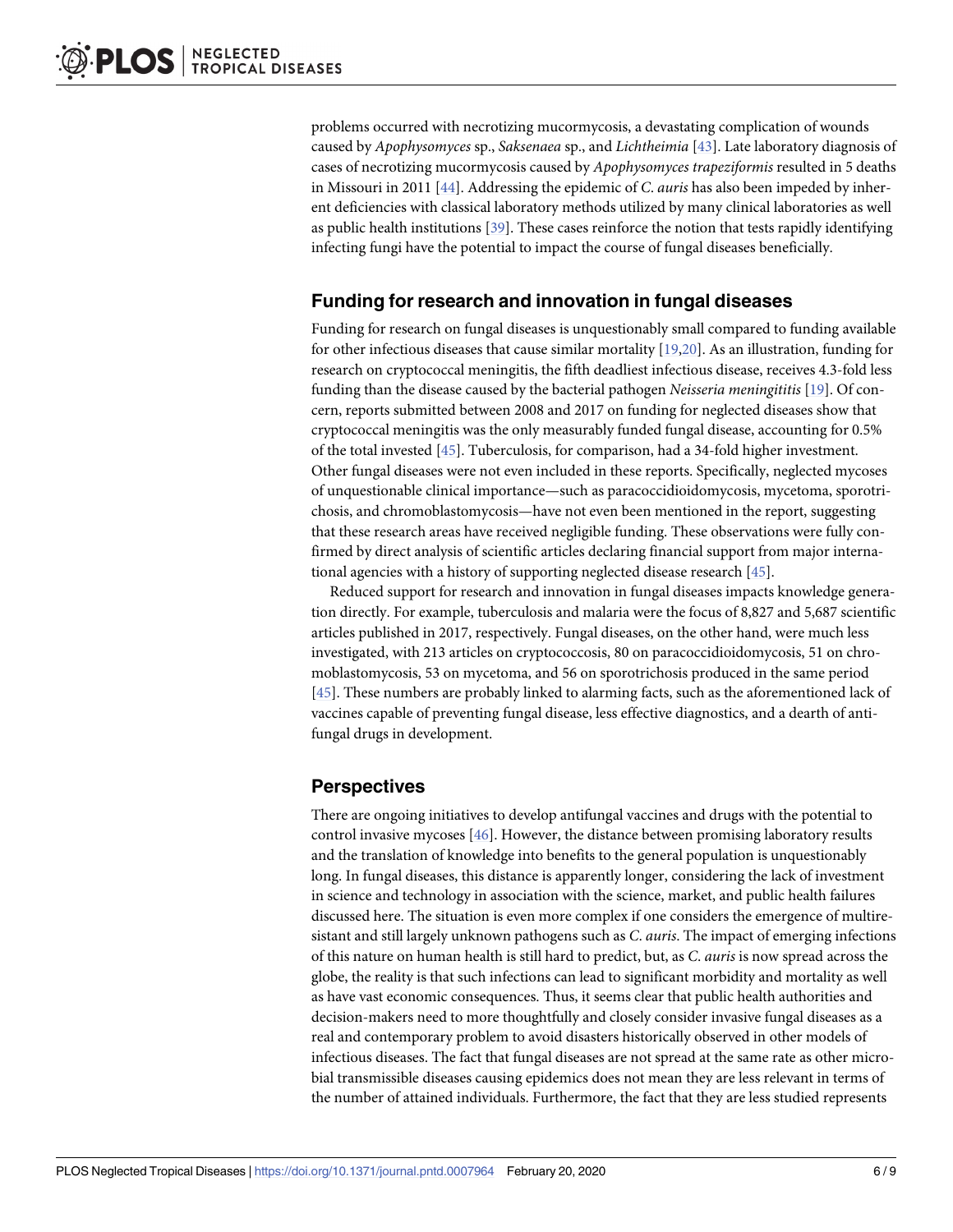<span id="page-6-0"></span>an enormous risk given the new potential threats as a consequence of environmental deterioration and global warming.

Realistic discussions about how prevention, diagnosis, and control of fungal diseases will improve outcomes demand a separation between concrete actions using currently available tools and future preventive actions. Of course, prophylactic actions against as yet unknown conditions are complex and difficult to develop, but the recent history of emerging fungal diseases reveals a clear need for knowledge generation on fungal pathogens. The attention to emerging fungal pathogens is important because even in the case they do not cause disease to humans due to new and as yet unknown zoonosis, they can affect animal health with an impact in the economy. Also, they can affect wild animals with an unpredictable ecological impact on biodiversity. Stimulating basic science and innovative activities in the area is therefore essential to reduce the impact of poorly known or yet unknown fungal diseases on human health.

On the basis of currently available therapeutic and diagnostic tools, short- and mediumterm impact actions also need to be implemented. For example, in 2019, WHO reinforced the need to use the *Histoplasma capsulatum* antigen detection test to diagnose histoplasmosis [\[47\]](#page-8-0). This test allows the diagnosis of the disease in more than 85% of patients within 48 hours, which would hasten the implementation of lifesaving antifungal therapy. Without proper diagnosis, patients are usually treated for tuberculosis, which has similar clinical symptoms. Under these conditions, patients usually die within 1 to 3 weeks. It is estimated that 48,000 lives could be saved over 5 years if appropriate diagnosis and treatment approaches are implemented for histoplasmosis.

The above examples illustrate the complexity behind well-known and still poorly known fungal diseases. In both scenarios, concrete actions can be implemented, Support for basic research and technological development is obviously important, but making health professionals and decision-makers aware of the profound and ongoing impact of fungal diseases on human health is essential. The current situation, however, raises serious concerns, considering the funding limitations in the area and lack of public programs for prevention and control of fungal diseases. The high incidence of invasive mycoses in AIDS patients and the recent examples of *C*. *auris* and *E*. *rostratum* demonstrate that, without game-changing actions, the perspective on how fungal diseases will impact human health in the coming decades is extremely negative.

#### **Acknowledgments**

We thank Samuel Goldenberg (Fiocruz, Brazil) for critical reading and pertinent suggestions, in addition to the discussion on the importance of fungal diseases to human health. We are grateful to Carlos M. Morel and Jose´ Noronha (Fiocruz, Brazil) for supporting the inclusion of fungal infections as neglected diseases.

#### **References**

- **[1](#page-0-0).** Brachman PS. Infectious diseases—Past, present, and future. International Journal of Epidemiology. 2003. <https://doi.org/10.1093/ije/dyg282> PMID: [14559728](http://www.ncbi.nlm.nih.gov/pubmed/14559728)
- **[2](#page-0-0).** Nucci M, Marr KA. Emerging Fungal Diseases. Clin Infect Dis. 2005; <https://doi.org/10.1086/432060> PMID: [16028162](http://www.ncbi.nlm.nih.gov/pubmed/16028162)
- **[3](#page-0-0).** Woolhouse MEJ, Howey R, Gaunt E, Reilly L, Chase-Topping M, Savill N. Temporal trends in the discovery of human viruses. Proc R Soc B Biol Sci. 2008; <https://doi.org/10.1098/rspb.2008.0294> PMID: [18505720](http://www.ncbi.nlm.nih.gov/pubmed/18505720)
- **[4](#page-0-0).** Woolhouse M, Scott F, Hudson Z, Howey R, Chase-Topping M. Human viruses: Discovery and emeraence. Philos Trans R Soc B Biol Sci. 2012; <https://doi.org/10.1098/rstb.2011.0354> PMID: [22966141](http://www.ncbi.nlm.nih.gov/pubmed/22966141)
- **[5](#page-0-0).** Strassburg MA. The global eradication of smallpox. AJIC Am J Infect Control. 1982; [https://doi.org/10.](https://doi.org/10.1016/0196-6553(82)90003-7) [1016/0196-6553\(82\)90003-7](https://doi.org/10.1016/0196-6553(82)90003-7)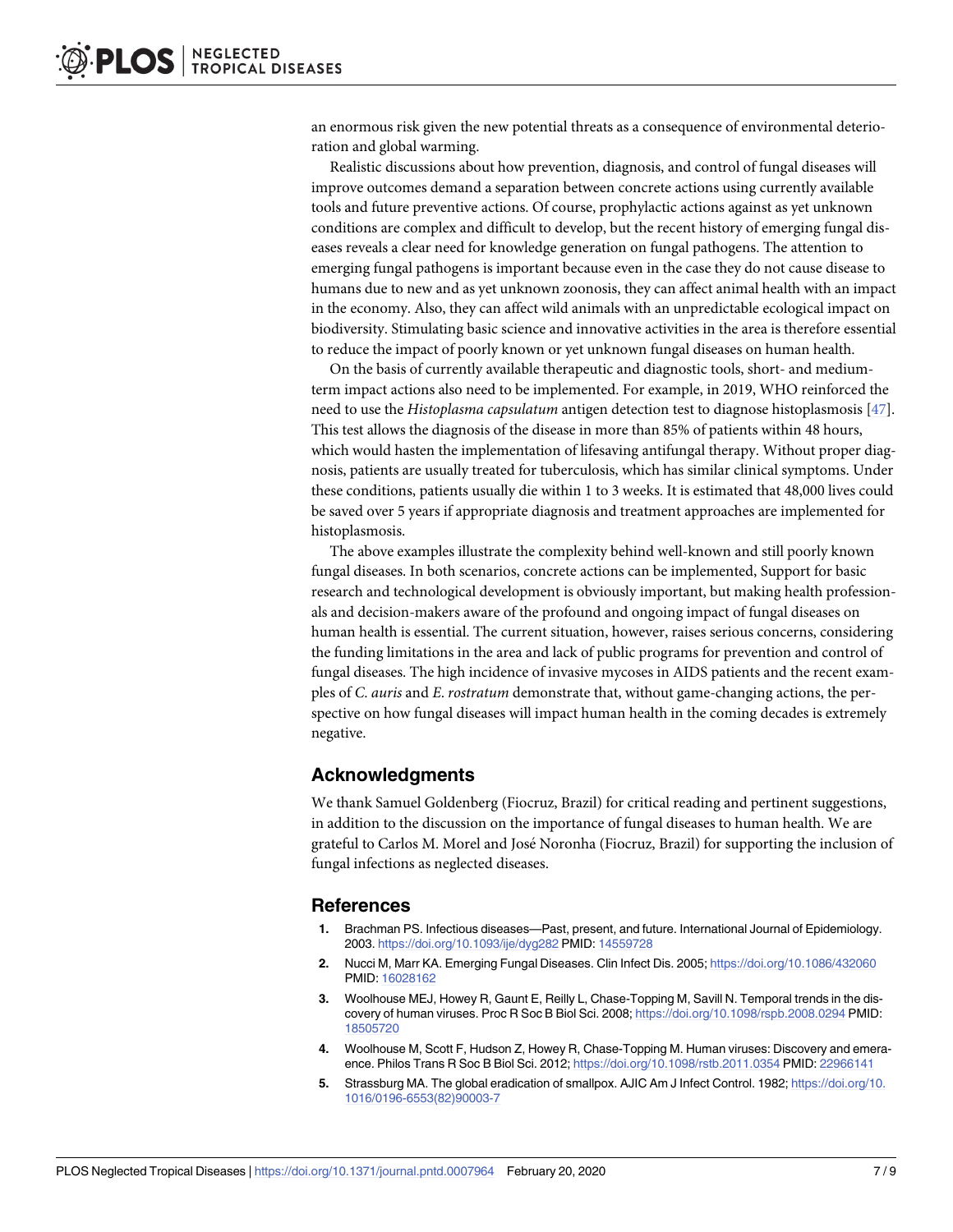- <span id="page-7-0"></span>**[6](#page-0-0).** CDC. Recommended Vaccines by Age [Internet]. 2016 Available from: [https://www.cdc.gov/vaccines/](https://www.cdc.gov/vaccines/vpd/vaccines-age.html) [vpd/vaccines-age.html.](https://www.cdc.gov/vaccines/vpd/vaccines-age.html) [cited 2019 Sep 4].
- **[7](#page-0-0).** Marzoratti L, Iannella HA, Gómez VF, Figueroa SB. Recent advances in the diagnosis and treatment of influenza pneumonia. Curr Infect Dis Rep. 2012; <https://doi.org/10.1007/s11908-012-0257-5> PMID: [22477036](http://www.ncbi.nlm.nih.gov/pubmed/22477036)
- **[8](#page-0-0).** Barrett ADT. Current status of Zika vaccine development: Zika vaccines advance into clinical evaluation /692/308/153 /631/326/590/1883 perspective. npj Vaccines. 2018; [https://doi.org/10.1038/s41541-018-](https://doi.org/10.1038/s41541-018-0061-9) [0061-9](https://doi.org/10.1038/s41541-018-0061-9) PMID: [29900012](http://www.ncbi.nlm.nih.gov/pubmed/29900012)
- **[9](#page-0-0).** Aminov RI. A brief history of the antibiotic era: Lessons learned and challenges for the future. Front Microbiol. 2010; <https://doi.org/10.3389/fmicb.2010.00134> PMID: [21687759](http://www.ncbi.nlm.nih.gov/pubmed/21687759)
- **[10](#page-0-0).** Sacks DL. Vaccines against tropical parasitic diseases: A persisting answer to a persisting problem. Nature Immunology. 2014. <https://doi.org/10.1038/ni.2853> PMID: [24747701](http://www.ncbi.nlm.nih.gov/pubmed/24747701)
- **[11](#page-0-0).** GAFFI. Global Fund for Fungal Infections [Internet]. 2018. Available from: <https://www.gaffi.org>. [cited 2018 Aug 8]
- **[12](#page-1-0).** Bongomin F, Gago S, Oladele RO, Denning DW. Global and multi-national prevalence of fungal diseases—estimate precision. Journal of Fungi. 2017. <https://doi.org/10.3390/jof3040057> PMID: [29371573](http://www.ncbi.nlm.nih.gov/pubmed/29371573)
- **[13](#page-1-0).** Rajasingham R, Smith RM, Park BJ, Jarvis JN, Govender NP, Chiller TM, et al. Global burden of disease of HIV-associated cryptococcal meningitis: an updated analysis. Lancet Infect Dis. 2017; 17: 873– 881. [https://doi.org/10.1016/S1473-3099\(17\)30243-8](https://doi.org/10.1016/S1473-3099(17)30243-8) PMID: [28483415](http://www.ncbi.nlm.nih.gov/pubmed/28483415)
- **[14](#page-1-0).** Queiroz-Telles F, Fahal AH, Falci DR, Caceres DH, Chiller T, Pasqualotto AC. Neglected endemic mycoses. The Lancet Infectious Diseases. 2017. [https://doi.org/10.1016/S1473-3099\(17\)30306-7](https://doi.org/10.1016/S1473-3099(17)30306-7)
- **[15](#page-1-0).** UNAIDS. Global HIV & AIDS statistics—2019 fact sheet [Internet]. 2019.
- **[16](#page-1-0).** CDC. Fungal Diseases [Internet]. 2017 Available from: [https://www.cdc.gov/fungal/infections/hiv-aids.](https://www.cdc.gov/fungal/infections/hiv-aids.html) [html](https://www.cdc.gov/fungal/infections/hiv-aids.html). [cited 2019 Sep 3].
- **[17](#page-1-0).** Colombo AC, Rodrigues ML. Fungal colonization of the brain: Anatomopathological aspects of neurological cryptococcosis. An Acad Bras Cienc. 2015; 87: 1293–1309. [https://doi.org/10.1590/0001-](https://doi.org/10.1590/0001-3765201520140704) [3765201520140704](https://doi.org/10.1590/0001-3765201520140704) PMID: [26247147](http://www.ncbi.nlm.nih.gov/pubmed/26247147)
- **[18](#page-1-0).** Molyneux David. Neglected tropical diseases. Community Eye Heal. 2013; 26: 21–24.
- **[19](#page-2-0).** Rodrigues ML, Albuquerque PC. Searching for a change: The need for increased support for public health and research on fungal diseases. PLoS Negl Trop Dis. 2018; 12: 1–5. [https://doi.org/10.1371/](https://doi.org/10.1371/journal.pntd.0006479) [journal.pntd.0006479](https://doi.org/10.1371/journal.pntd.0006479) PMID: [29902170](http://www.ncbi.nlm.nih.gov/pubmed/29902170)
- **[20](#page-2-0).** Rodrigues ML. Funding and Innovation in Diseases of Neglected Populations: The Paradox of Cryptococcal Meningitis. PLoS Negl Trop Dis. 2016; 10. <https://doi.org/10.1371/journal.pntd.0004429> PMID: [26964103](http://www.ncbi.nlm.nih.gov/pubmed/26964103)
- **[21](#page-2-0).** WHO. Neglected tropical diseases [Internet]. 2017. Available from: [https://www.who.int/neglected\\_](https://www.who.int/neglected_diseases/diseases/en/) [diseases/diseases/en/.](https://www.who.int/neglected_diseases/diseases/en/) [cited 2019 Sep 3].
- **[22](#page-2-0).** Morel CM. [Innovation in health and neglected diseases]. Cad Saude Publica. 2006; [https://doi.org//](https://doi.org/S0102-311X2006000800001) [S0102-311X2006000800001](https://doi.org/S0102-311X2006000800001) PMID: [16832524](http://www.ncbi.nlm.nih.gov/pubmed/16832524)
- **[23](#page-2-0).** Wickes BL, Wiederhold NP. Molecular diagnostics in medical mycology. Nature Communications. 2018. <https://doi.org/10.1038/s41467-018-07556-5> PMID: [30510235](http://www.ncbi.nlm.nih.gov/pubmed/30510235)
- **[24](#page-2-0).** Robbins N, Caplan T, Cowen LE. Molecular Evolution of Antifungal Drug Resistance. Annu Rev Microbiol. 2017; 71: 753–775. <https://doi.org/10.1146/annurev-micro-030117-020345> PMID: [28886681](http://www.ncbi.nlm.nih.gov/pubmed/28886681)
- **[25](#page-2-0).** Mourad A, Perfect JR. The war on cryptococcosis: A review of the antifungal arsenal. Memorias do Instituto Oswaldo Cruz. 2018. <https://doi.org/10.1590/0074-02760170391> PMID: [29513785](http://www.ncbi.nlm.nih.gov/pubmed/29513785)
- **[26](#page-2-0).** Denning DW. Echinocandins: a new class of antifungal. J Antimicrob Chemother. 2002; [https://doi.org/](https://doi.org/10.1093/jac/dkf045) [10.1093/jac/dkf045](https://doi.org/10.1093/jac/dkf045) PMID: [12039879](http://www.ncbi.nlm.nih.gov/pubmed/12039879)
- **[27](#page-2-0).** Oura M, Sternberg TH, Wright ET. A new antifungal antibiotic, amphotericin B. Antibiot Annu. 1955; 3:566–573. PMID: [13355328](http://www.ncbi.nlm.nih.gov/pubmed/13355328)
- **[28](#page-3-0).** Borba HHL, Steimbach LM, Riveros BS, Tonin FS, Ferreira VL, Bagatim BA de Q, et al. Cost-effectiveness of amphotericin B formulations in the treatment of systemic fungal infections. Mycoses. 2018; 12 June 20. <https://doi.org/10.1111/myc.12801>
- **[29](#page-3-0).** WHO. Guidelines for the diagnosis, prevention and management of cryptococcal disease in HIVinfected adults, adolescents and children. Supplement to the 2016 consolidated guidelines on the use of antiretroviral drugs for treating and preventing HIV infection. 2018. pp. 1–45. Available from: [https://](https://www.who.int/hiv/pub/guidelines/cryptococcal-disease/en/) [www.who.int/hiv/pub/guidelines/cryptococcal-disease/en/](https://www.who.int/hiv/pub/guidelines/cryptococcal-disease/en/). [cited 2019 Sep 3].